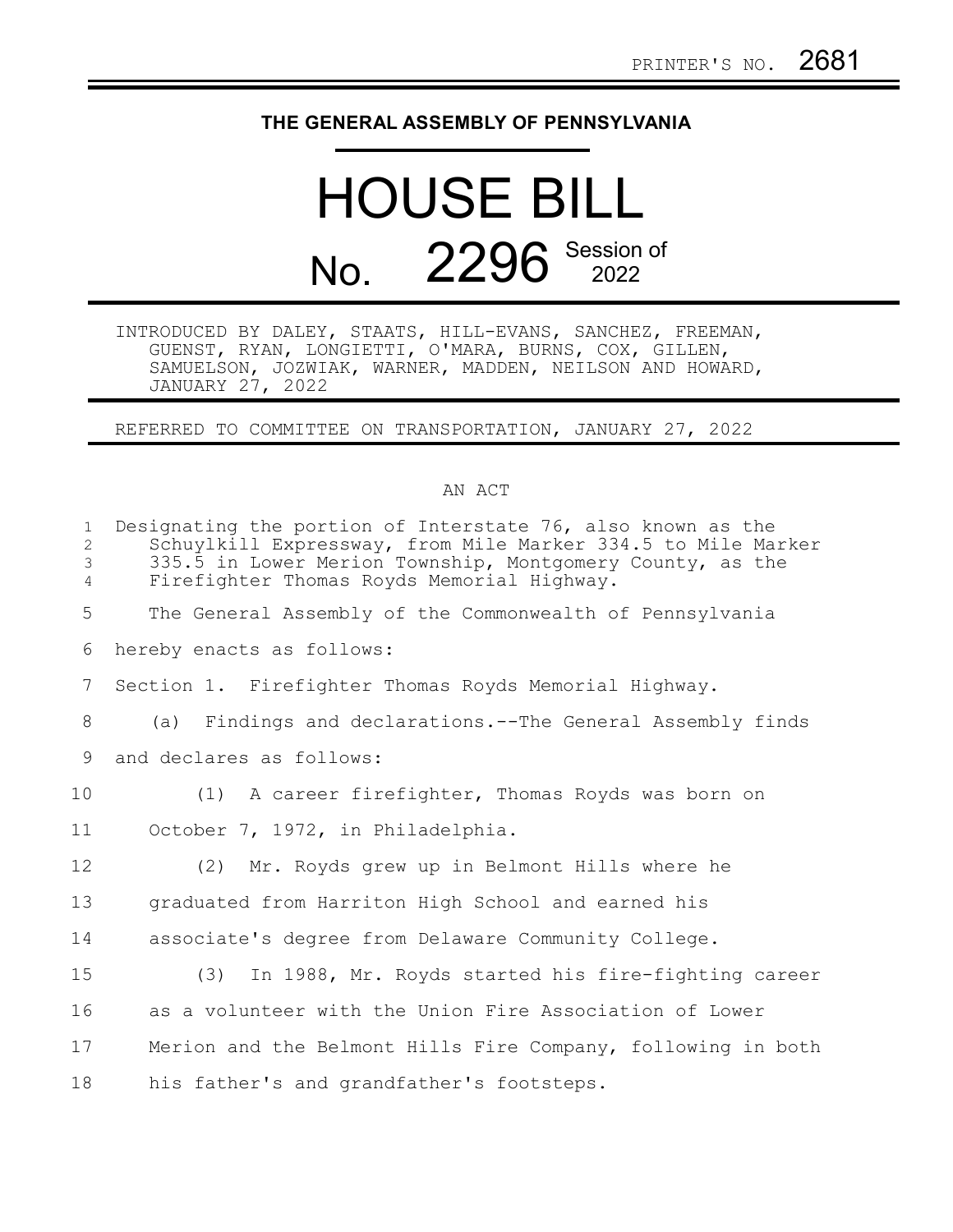(4) In 2014, Mr. Royds joined the Clifton Heights Fire Company as a volunteer firefighter where he held various leadership positions over the last five years, most recently holding the rank of captain. 1 2 3 4

(5) Mr. Royds was a proud member of the Lower Merion Professional Firefighters Association International Association of Fire Fighters Local 2844, and served with the Lower Merion Fire Department. 5 6 7 8

(6) In 2019, after over 30 years of service, Mr. Royds was brought on as a full-time career firefighter at the Union Fire Association of Lower Merion, where he had previously earned the rank of Captain as a volunteer, and served as the Company's career Lieutenant. Mr. Royds also served as a career firefighter/driver with the Belmont Hills Fire Company. 9 10 11 12 13 14 15

(7) At one point or another during his career, Mr. Royds held every board position for the Union Fire Association of Lower Merion's Active Members Club. 16 17 18

(8) On July 24, 2021, Firefighter Thomas Royds was struck and killed by a motorist while responding with the Belmont Hills Fire Company to an accident on the Schuylkill Expressway at the age of 48. 19 20 21 22

(9) On July 27, 2021, the Governor ordered the Commonwealth flag on all Commonwealth facilities, public buildings and grounds in Montgomery County to fly at halfstaff in honor of Firefighter Thomas Royds. 23 24 25 26

(b) Designation.--The portion of Interstate 76, also known as the Schuylkill Expressway, from mile marker 334.5 to mile marker 335.5 in Lower Merion Township, Montgomery County, is designated the Firefighter Thomas Royds Memorial Highway. 27 28 29 30

20220HB2296PN2681 - 2 -